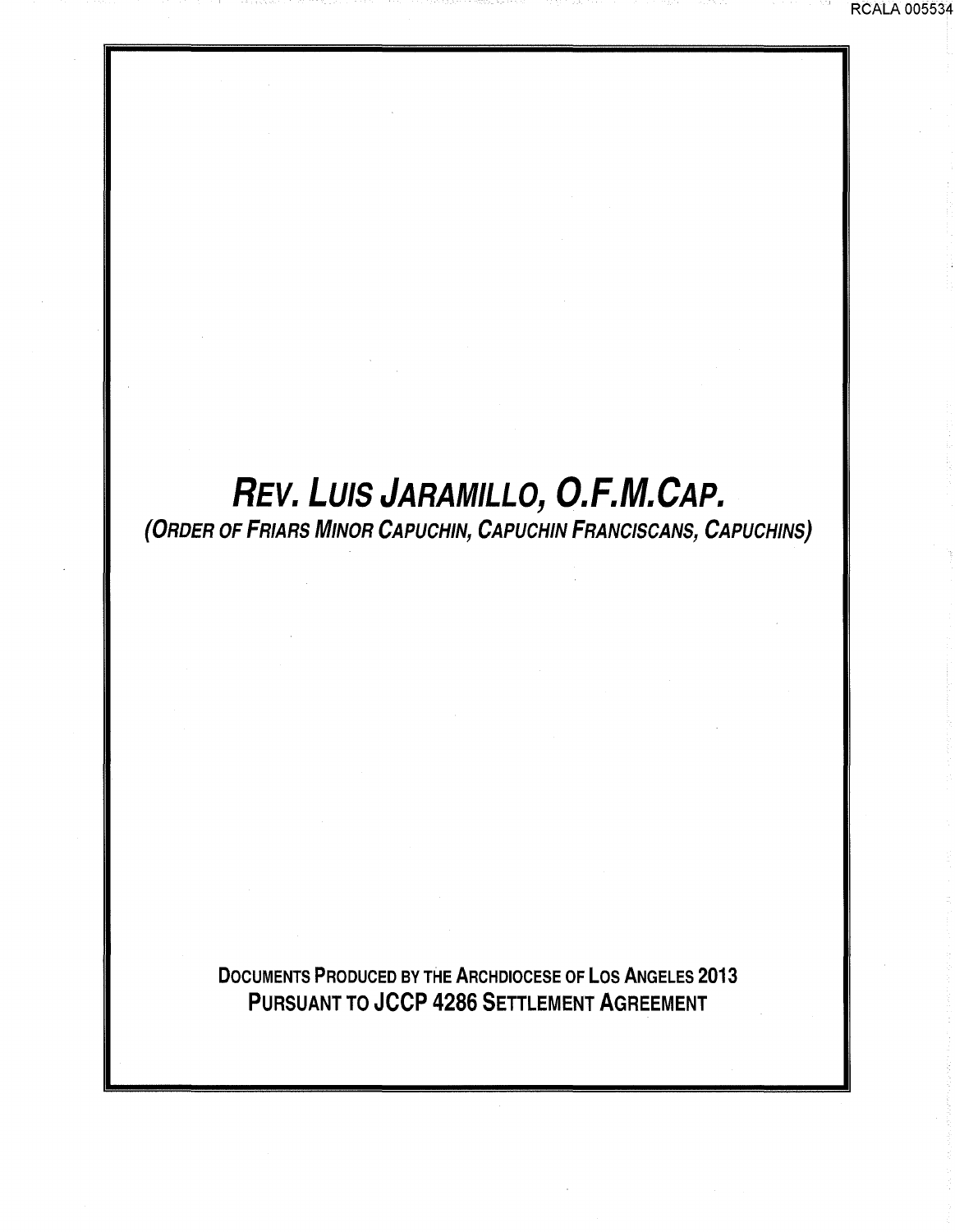### Vicar for Clergy Database

Clergy Assignment Record (Detailed)

# Rev luis Jaramillo, O.F.M. Cap.

| <b>Current Primary Assignment</b>                      |                      |                  |          |     |
|--------------------------------------------------------|----------------------|------------------|----------|-----|
| <b>Birth Date</b>                                      | 1/1/1901             |                  | Age:     | 112 |
| <b>Birth Place</b>                                     |                      |                  | Deanery: | 22  |
| Diaconate Ordination                                   |                      |                  |          |     |
| Priesthood Ordination                                  | 1/1/1964             |                  |          |     |
| Diocese Name                                           |                      |                  |          |     |
| Date of Incardination                                  |                      |                  |          |     |
| Religious Community                                    | Capuchin Franciscans |                  |          |     |
| <b>Ritual Ascription</b>                               | Latin                |                  |          |     |
| Ministry Status                                        | Left Archdiocese     |                  |          |     |
| Canon State                                            | Relig. Order Priest  | Incard Process □ |          |     |
| <b>Begin Pension Date</b>                              |                      |                  |          |     |
| Seminary                                               |                      |                  |          |     |
| Ethnicity                                              | American (USA)       |                  |          |     |
| <b>Fingerprint Verification and Safeguard Training</b> |                      |                  |          |     |
| Date Background Check                                  |                      |                  |          |     |
| Virtus Training Date                                   |                      |                  |          |     |

#### Assignment History

| <b>Assignment</b>                                                                                           |           | <b>Beginning Date Completion Date</b> |
|-------------------------------------------------------------------------------------------------------------|-----------|---------------------------------------|
| Left Archdiocese, PRIEST NOT TO MINISTER.                                                                   | 7/5/1988  |                                       |
| St. Lawrence of Brindisi Catholic Church, Los Angeles Associate Pastor<br>(Parochial Vicar), Active Service | 6/14/1985 | 7/4/1988                              |
| St. Francis of Assisi Catholic Church, Los Angeles Associate Pastor<br>(Parochial Vicar), Active Service    | 8/15/1984 | 6/13/1985                             |
| St. Francis of Assisi Catholic Church, Los Angeles Resident, Resident                                       | 1/1/1984  | 8/14/1984                             |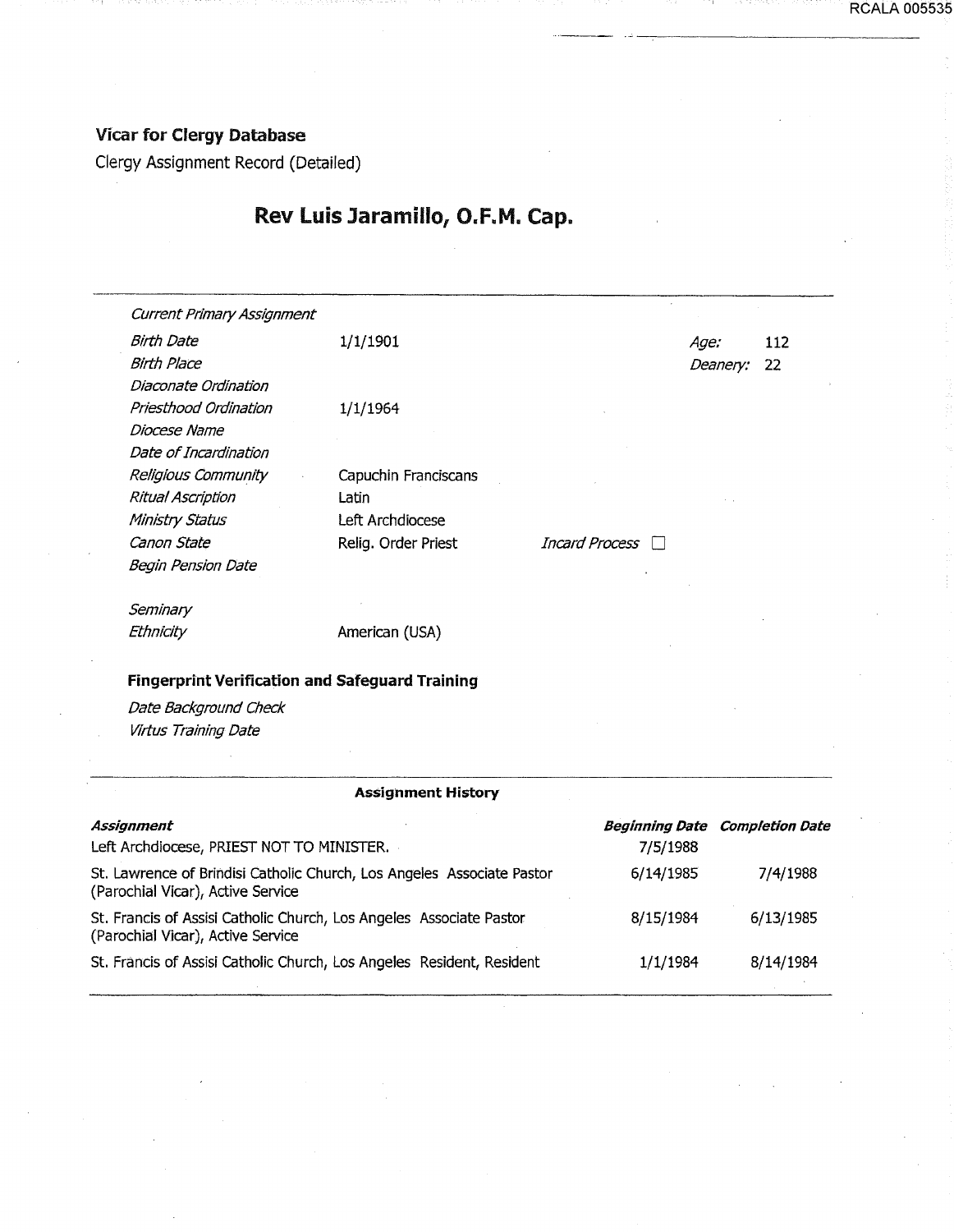#### MEMORANDUM

DATE: June 15, 1989

Í

FROM: REDACTED

OM : REDACTED<br>TO :

RE: Rev. Luis Jaramillo, OFM, Cap. - Columbia, South America

Father Jaramillo asked for an appointment with Monsignor Curry to discuss the following:

- 1. He would like to work here in the Archdiocese, but his Superiors are in the process of assigning him to Mexico. or Columbia.
- 2. His Superiors will not authorize faculties for him in the Archdiocese.
- 3. If he can get an assignment here he would be willing to apply for exclaustration.
- 4. He mentioned he had worked at Holy Family previously. Off to Mexico this week. Will write to Monsignor before leaving. He is currently staying at his . brother's house in California

LOUIS JARAMILLO OFMCap<br>LOUIS JARAMILLO<br>LOUIS JARAMILLO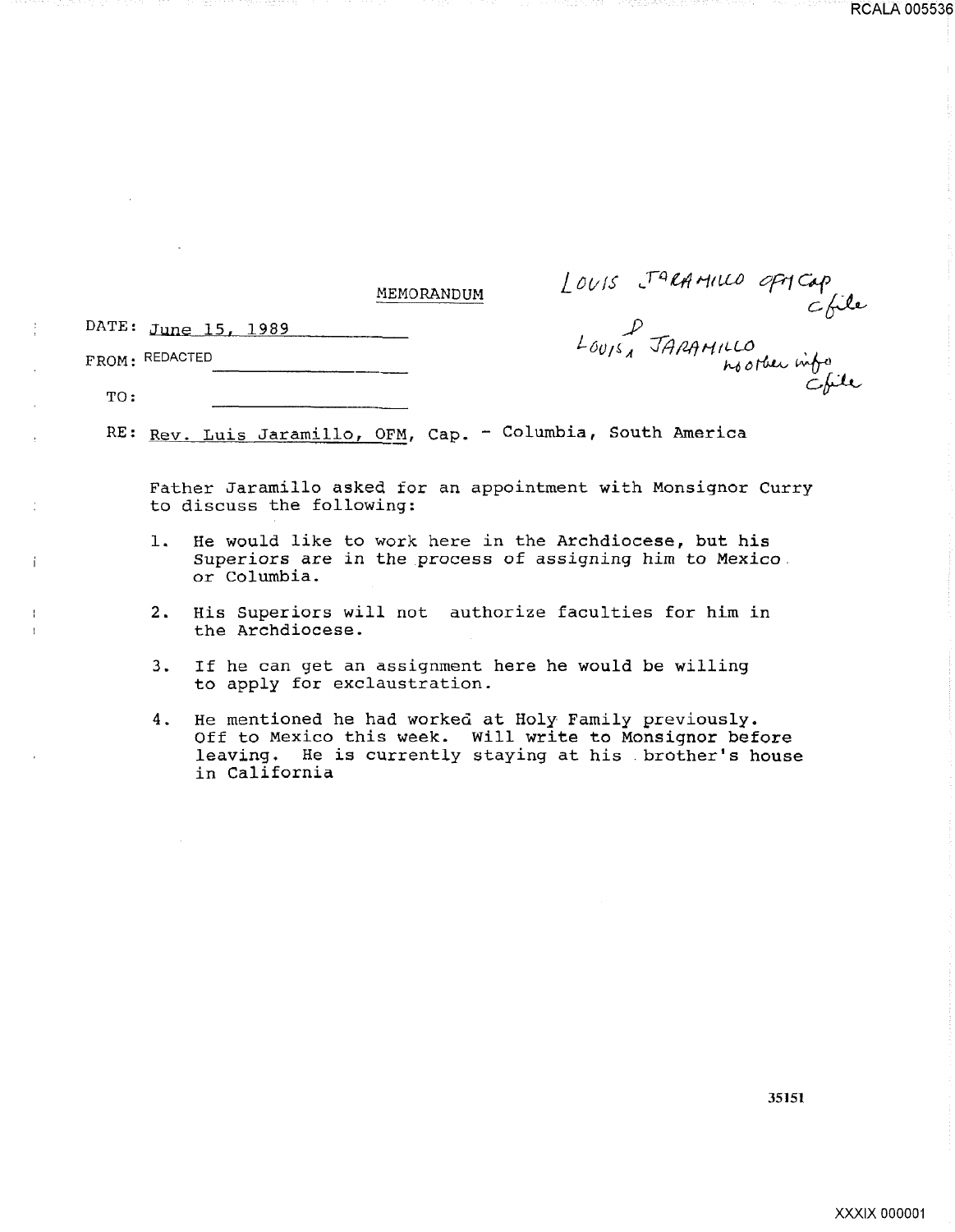#### TRANSLATION

#### REDACTED

August 20, 1989

Greetings ......... .

Because of various circumstances I was unable to return to communicate or to write about my petition, and I desire to continue my services to the Hispanic community in Los Angeles where I ministered with so beautiful and fruitful experiences .... for 7 years. We all know how much the Hispanics need to have someone who will listen to them and understand their culture and one of my interests is to help them.

For several very personal reasons, I have decided to become incardinated there as a secular priest. I belong to the Capuchin order and if you concede me this opportunity .... ! will begin soliciting Rome for exclaustration now - for one year.

In hopes of your response and agreement... As of Oct. 4 I have completed 13 years of ordination and 24 years of religious life.

If you wish further information, please ask.

Fr. Luis Jaramillo

RELIGIOUS APPOINTMENT TO RESIDENCE ST. FRANCIS OF ASSISI IN 1984 AND TO ST. LAWRENCE BRINDISI AS ASSOCIATE IN 1984 and 1985. LEFT AD 7/5/88. SEE ATTACHED FROM

THE ORDER.

35148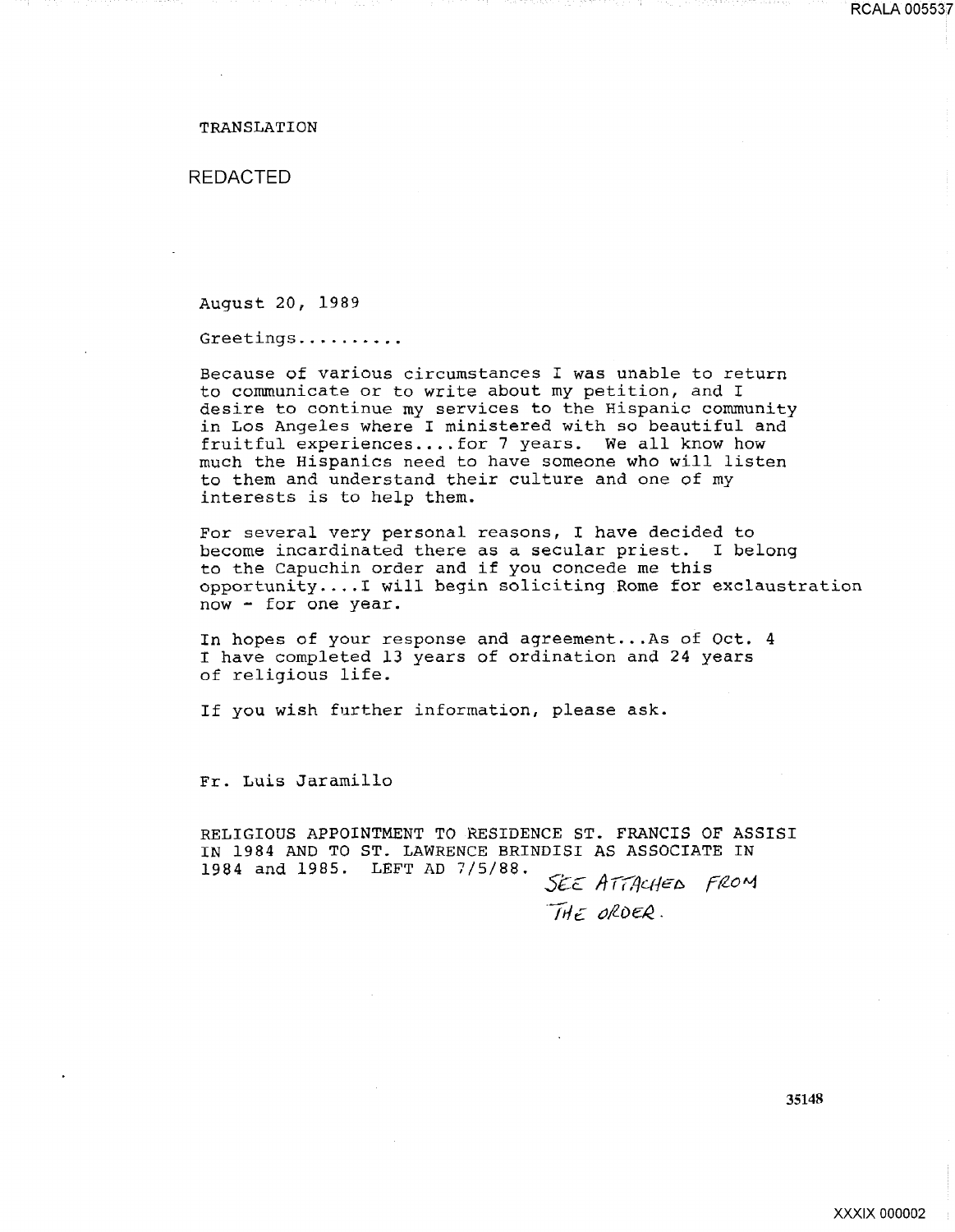Buenos Aires Agosto 20/89 Aumo Msg Ahomas Curry For Obngeles, EA. respetuvos saludo le desco Par y Bien en mos labores ministériales. Por álgunas circunstanciar rude volverne a comunicar mi escritirle sobre mi peticion, es descos de contenuar a las comunidades mis rerbicior To Angeles donde ministre cort tom bellas y fuictuosas igneriencias e encremento de fe con réligions tradiciones durante 7 años. Edo satemo como los himanor dinan tener quien los atienda y comprenda en su propia cultura y est. darlos. (la algunos motivos muy pensona les yo he decidido incardivarme adorde Ad. me destine como sacerdote secular. H pertenezeo a la Orden Capuchina y si

35149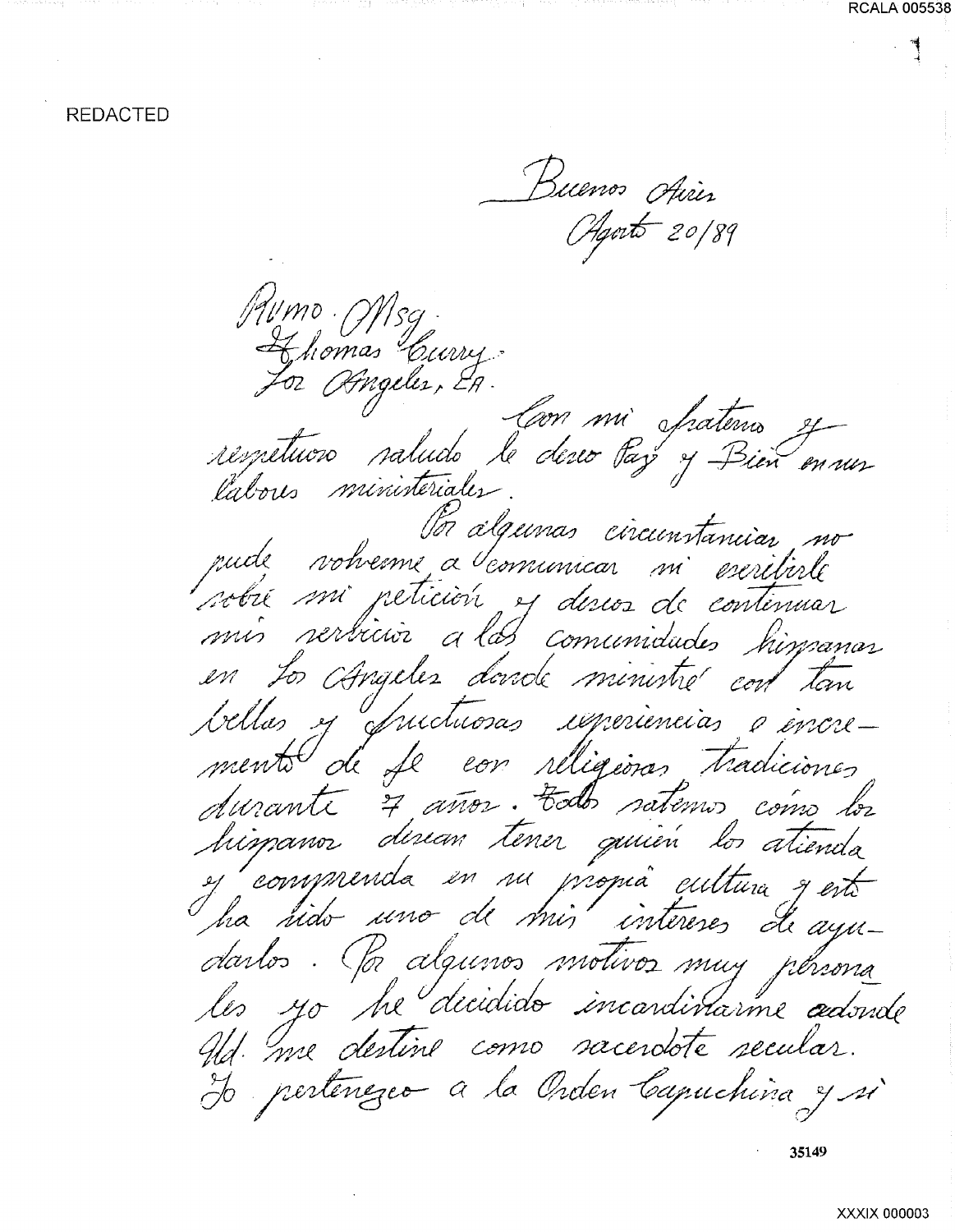me conceden esta oportunidad y de immédiats, solicitando de Roma mi exclaustración, ahora-por 1 año. En espera de su sesquesta y colaboración le quedo muy agradecido Voy eumpliends ya, el 4 de octubre, mis religiosa. Ai direa dro informe, por favor lo solicité En oraciones, spatérnalmente unidor Fr duis Jaramilho C.

35150

**RCALA 005539** 

XXXIX 000004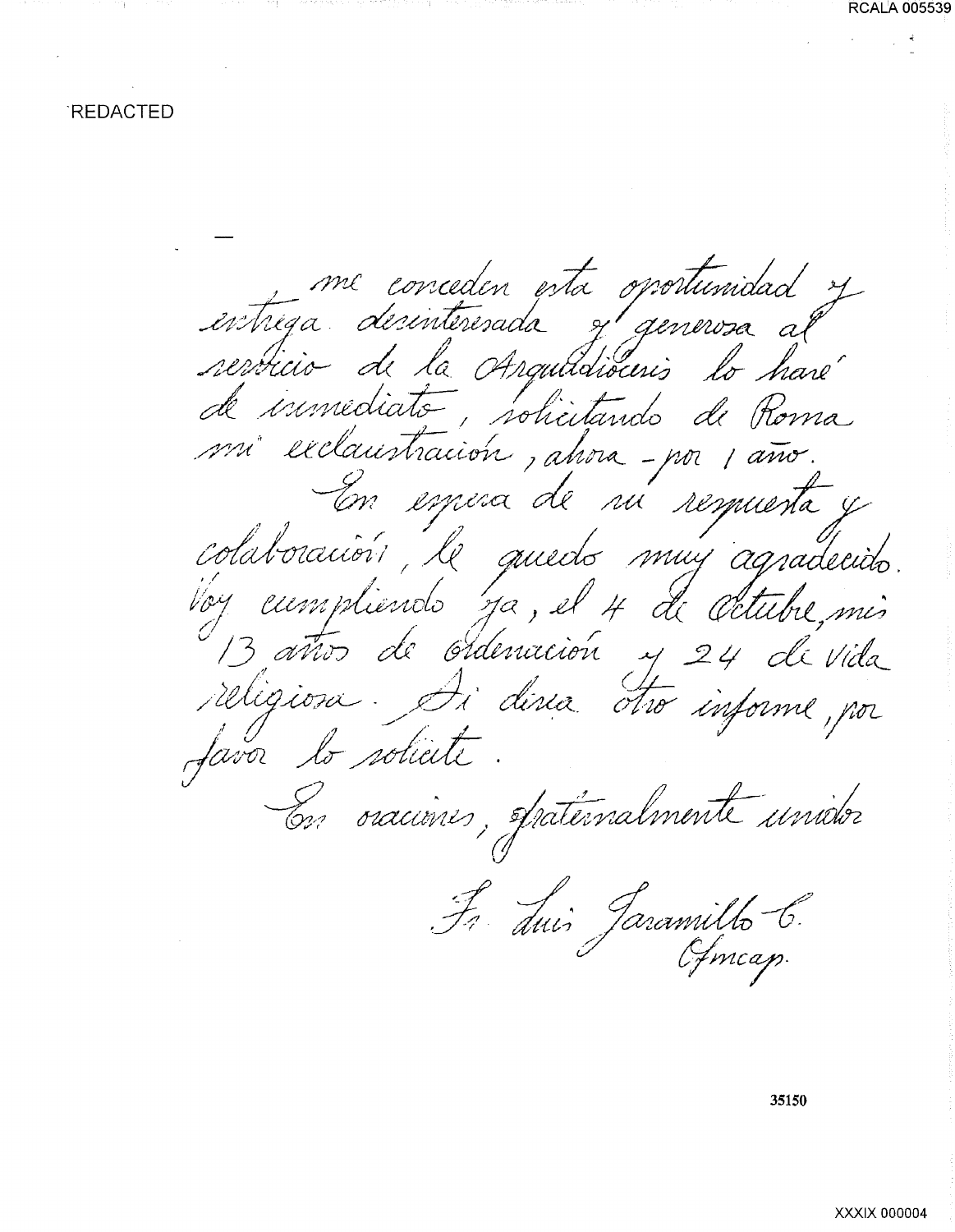#### RCALA 005540

··~

#### **MEMORANDUM**

**September 20, 1989** 

TO: Archbishop Mahony

**FROM:** Monsignor Thomas Curry

RE: Father Luis Jaramillo (Letter Attached)

I received the attached request for incardination from Father Jaramillo and strongly recommend we **not** accept it. From a previous conversation with REDACTED I am aware that Father was I am aware that Father was accused of abusing two boys while stationed in St. Lawrence Brindisi and that there was another accusation while he served. in Oregon. He did attend the Program in Jemez Springs.

Plèse infan hui 10 by<br>Registered mail - crystal clean.<br>+ RMM<br>9-20-89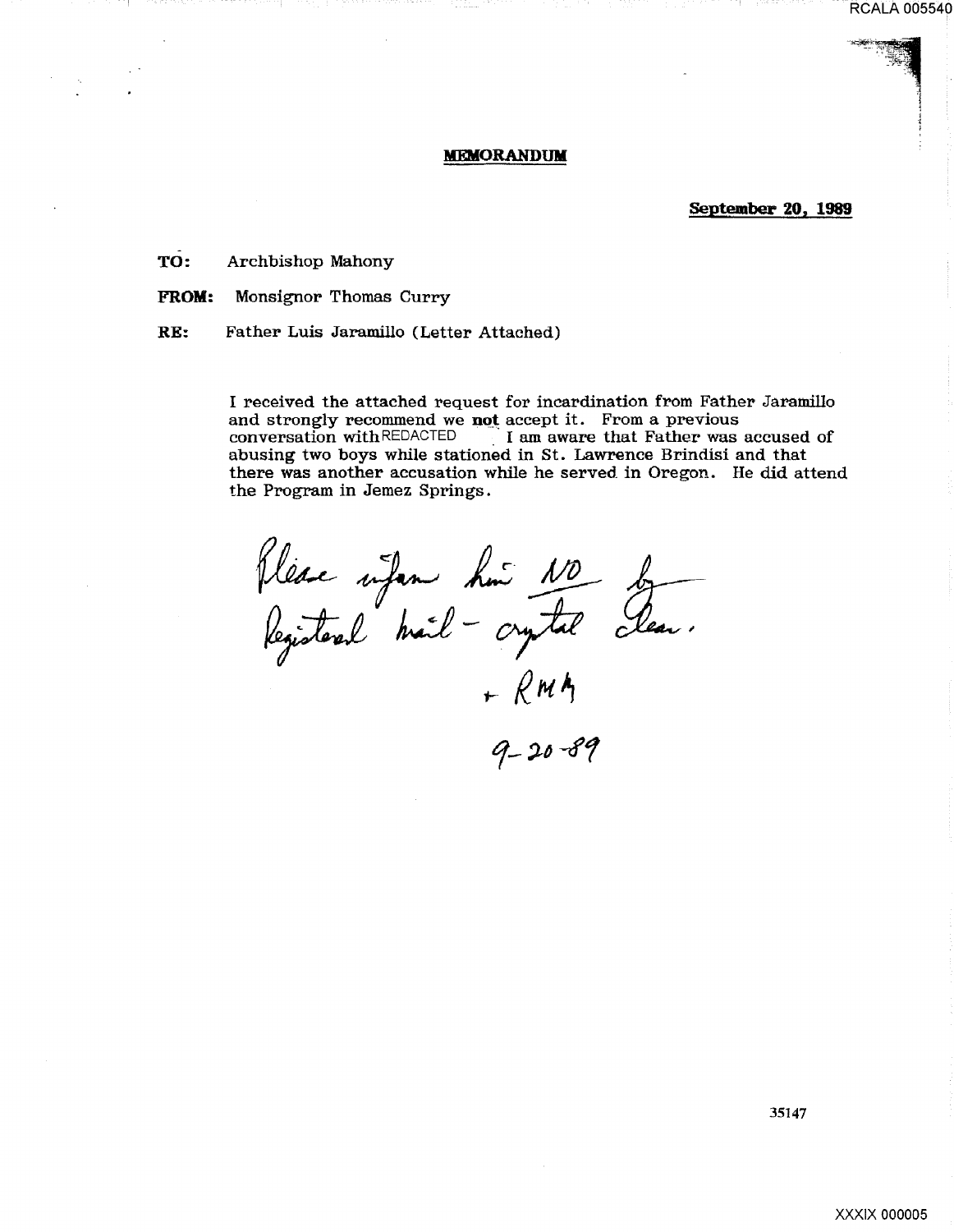





ARCHDIOCESE OF LOS ANGELES 1531 WEST NINTH STREET LOS ANGELES, CALIFORNIA 90015-1194 (213) 251-3200

#### OFFICE OF VICAR FOR CLERGY REDACTED

September 25, 1989

Rev. Luis Jaramillo, OFM Cap. Parroquia Santa Maria de Los Angeles R.S. Naon  $3250 - 541-9300$ 1430 - Buenos Aires Argentina, South America

Dear Father Jaramillo:

Thank you for your letter of August 20, 1989 requesting an appointment in Los Angeles with a view to incardination in this Archdiocese.

I must inform you that the Archdiocese of Los Angeles cannot give you an appointment. Nor would it be willing to consider your incardination.

This decision has been made in consultation with Archbishop Roger Mahony and with his full knowledge.

I regret to advise you of this and do wish you God's blessings in your future.

Sincerely yours in Christ,

(Rev. Msgr.) Thomas J. Curry Vicar for Clergy

REDACTED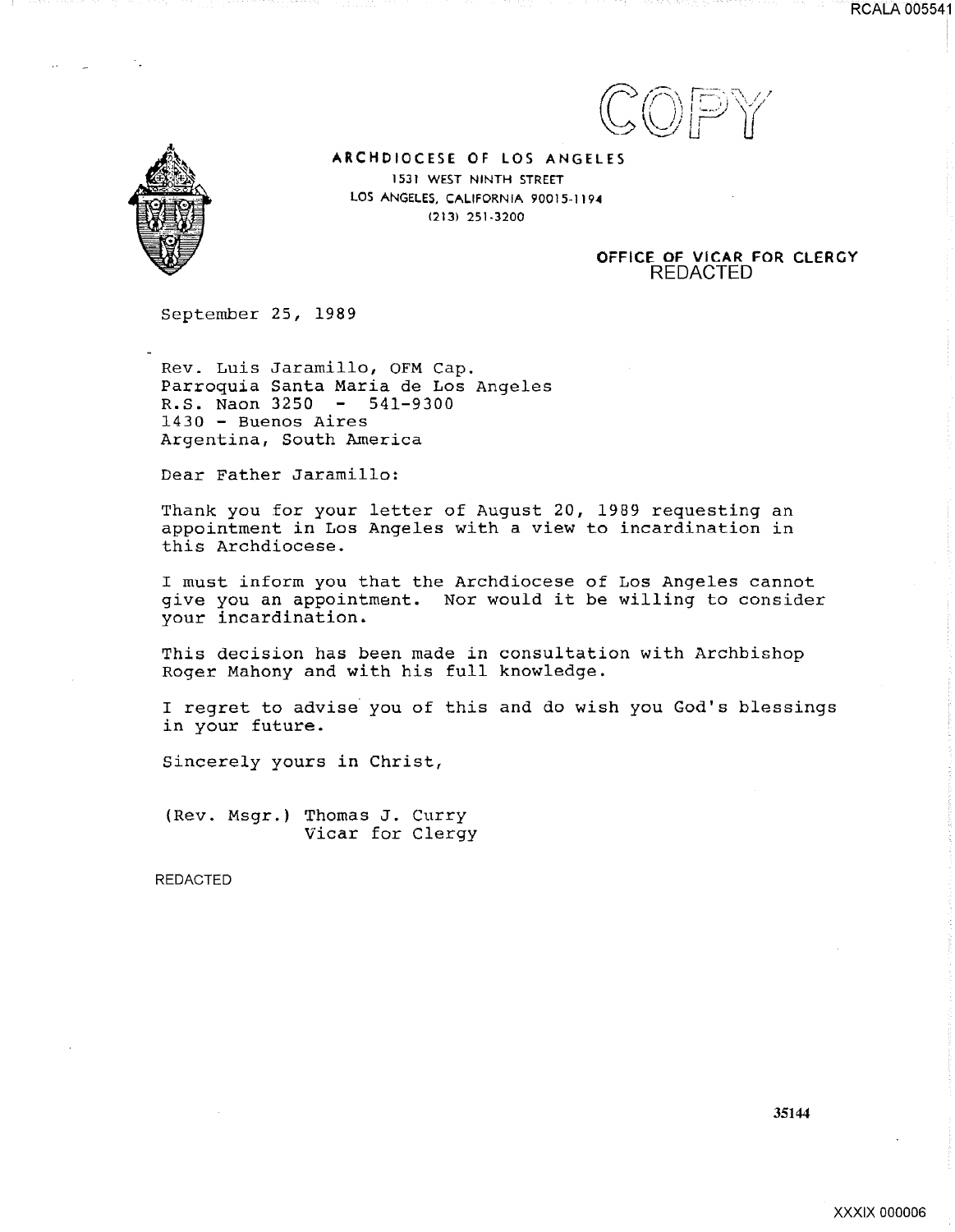SENDER: Complete items 1 and 2 when additional sarvices are desired, and complete items 3 and 4.<br>Put your address in the "RETURN TO" Space on the reverse side. Failure to do this will prevent this card from being returned 4. Article Number 3. Article Addressed to:  $R - 386$ 167  $840$ Rev. Luis Jaramillo, OFM Cap. Type of Service: Parroquia S.M. de Los Angeles □ Insured R.S. Naon  $3250 - 541 - 9300$  $\overline{\Box}$  coo  $\Xi$  Certified Express Mail Return Receipt<br>for Merchandise 1430 - Buenos Aires Argentina, South America Always obtain signature of addressee or agent and DATE DELIVERED. 5. Signature - Address Addressee's Address (ONLY if ested and fee paid) X 6. Signature - Agent REDACTED X 7. Date of Delivery 2 ē.

**DOMESTIC RETURN RECEIPT** PS Form 3811, Mar. 1988 \* U.S.G.P.O. 1988-212-885  $\sim$  0.2) as

35145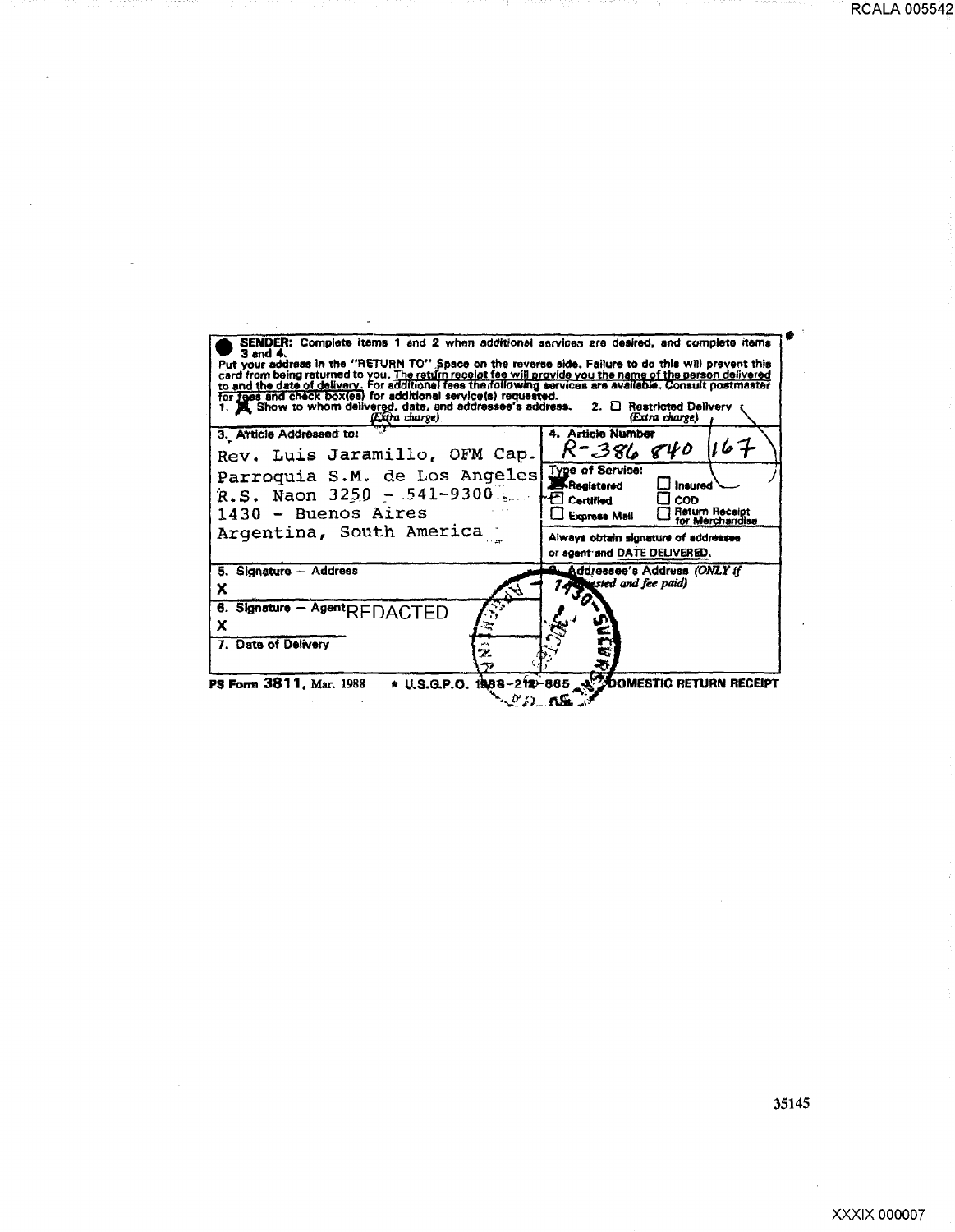## Presentation Church

6406 PARMELEE AVENUE LOS ANGELES, CALIF. 90001 PHONE 585-0570

April 26, 1993

Fr. Tim Dyer Vicar for the Clergy Los Angeles, Ca.

Dear Fr Tim:

This is with regards to Fr. Luis Jaramillo. A few days ago, he talked with Bishop Arzube explating his interest in working here. He told him all about his problems with the superior and what happened somewhere else.

Bishop Arzube told him to ask for an appointment and explain his case to you that he would back him up. This is the reason 1 tried to talk to you but 1 know you are very busy and the times you called me back 1 was out, or in church.

Fr. Jaramillo i, supposed to leave soon, but he is waiting for a chance to talk the you.

Hoping for an answer, 1 remain

Yours in Jesus and Mary, **REDACTED** 

35142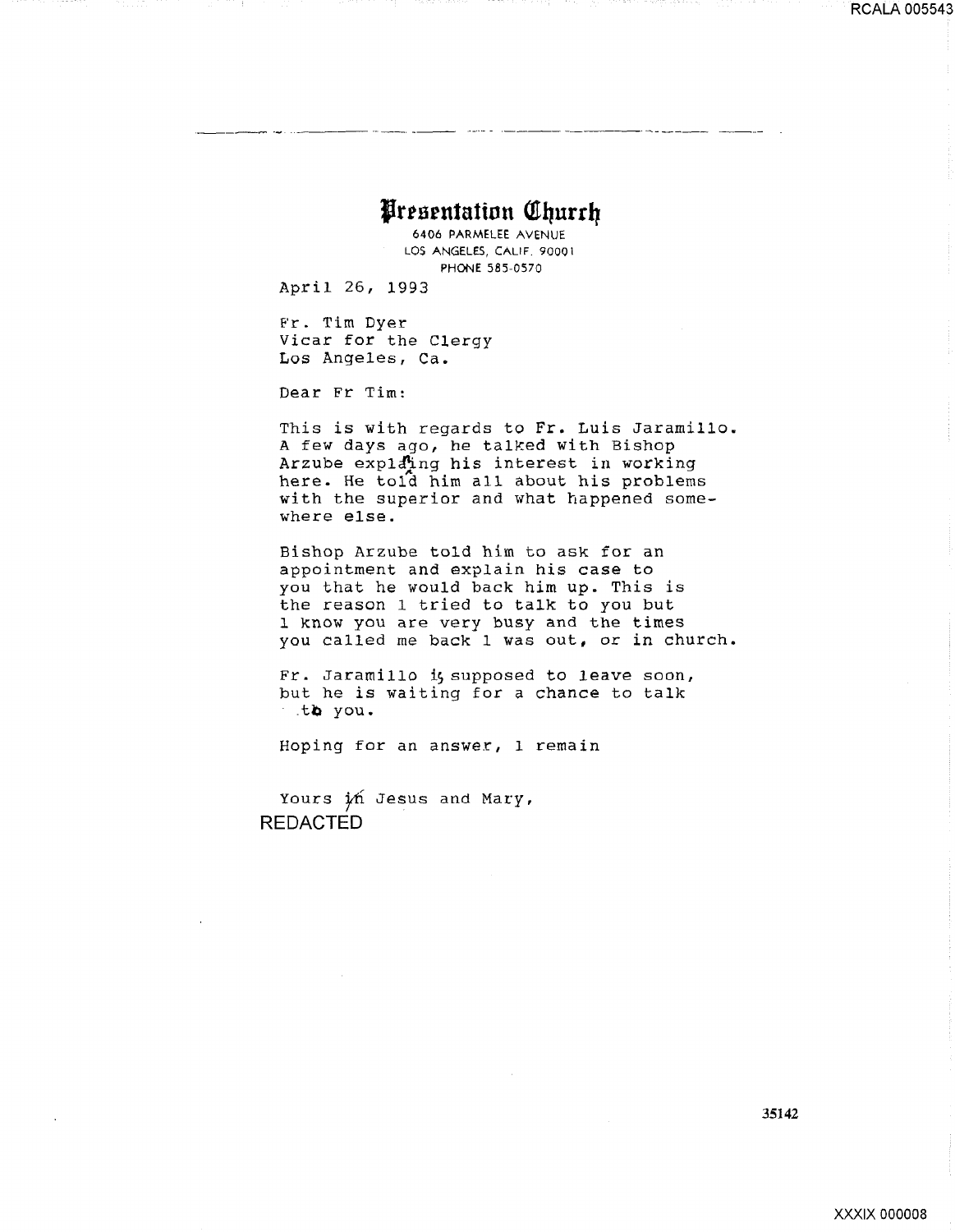어머니는 거의 자연

그 대신은 승규가 생각하는 것 되었던가 다 있었다.



 $\hat{\boldsymbol{\lambda}}$ 

Alliance of the Content of

 $\frac{9}{2}$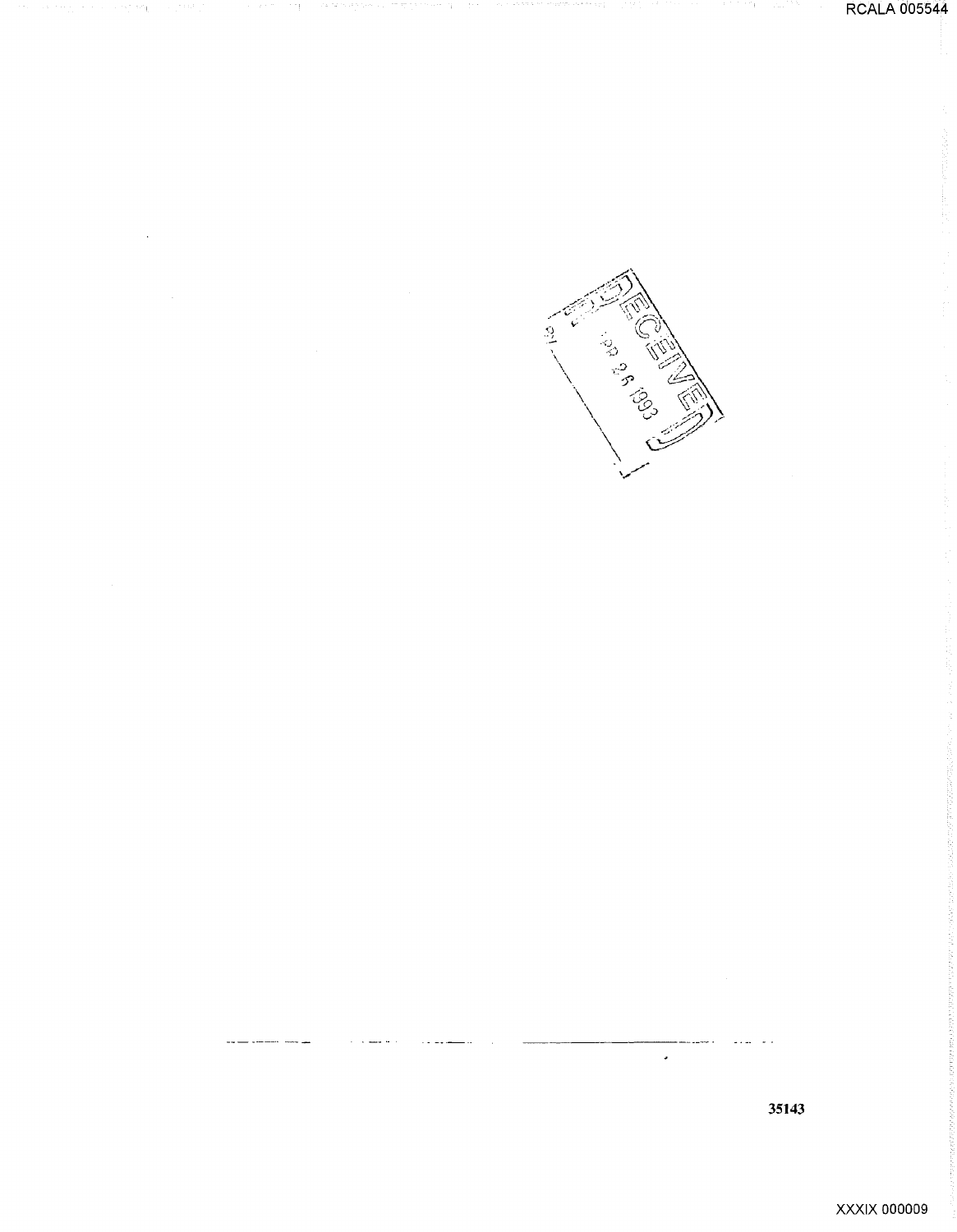



**Archdiocese of Los Angeles** 

**REDACTED** 

1531 West Ninth **Street** 

**Los Angeles** California 90015-1194

May 11, 1993

**REDACTED** 

Presentation Church 6406 Parmalee Avenue Los Angeles, CA 90001

Dear REDACTED

Having spoken to you two weeks ago about the situation with Father Luis Jaramillo, OFM Cap., I am finding it very difficult to understand why you have allowed him to stay on in residence at Presentation.

You assured me he would leave immediately and that was the second time we had discussed the matter.

You never asked for faculties for him and you allowed him to work in the parish.

This week, REDACTED phoned me to say that it had been reported to him that Father Jaramillo was in fact still at Presentation. I told him I did not think that was possible, as you had assured me otherwise.

But I have called the rectory just now to find that you are away in the Philippines and Father Jaramillo is there in the rectory. I spoke with him and told him that he is to look for a Capuchin Franciscan house in which he can live, and that he is to vacate Presentation parish by tomorrow.

Father Jaramillo told me that you would be home Friday.  $\mathbf I$ would appreciate a call confirming that Father Jaramillo has in fact left residence in your parish.

Sincerely yours in Christ,

Timoth 9-left (Rev. Msgr.) Timothy J. Dyer Vicar for Clergy

**REDACTED** 

cc: Rev. Luis-Jaramillo, OFM Cap.

35140

XXXIX 000010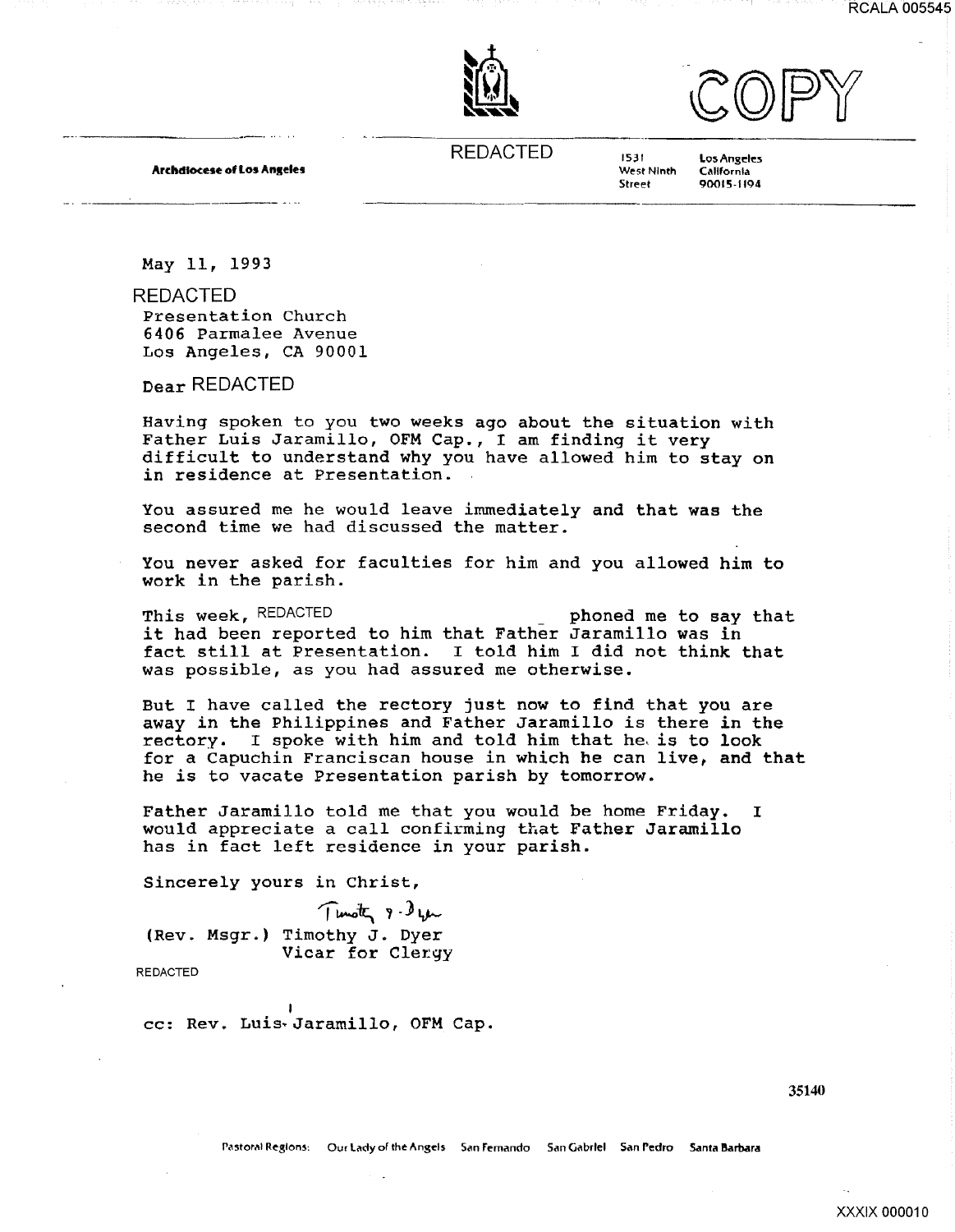#### **REDACTED**

- after heaving the report on Je Javamille aprile Juzie + promised Un wild tell him to leave<br>Le wild tell him to will<br>asage the germitted to do any<br>mot be germitted to do any<br>mot be germental minesty<br>sepacted will cold REDACTED will call to confirm Ket Fr. J. is Since

35141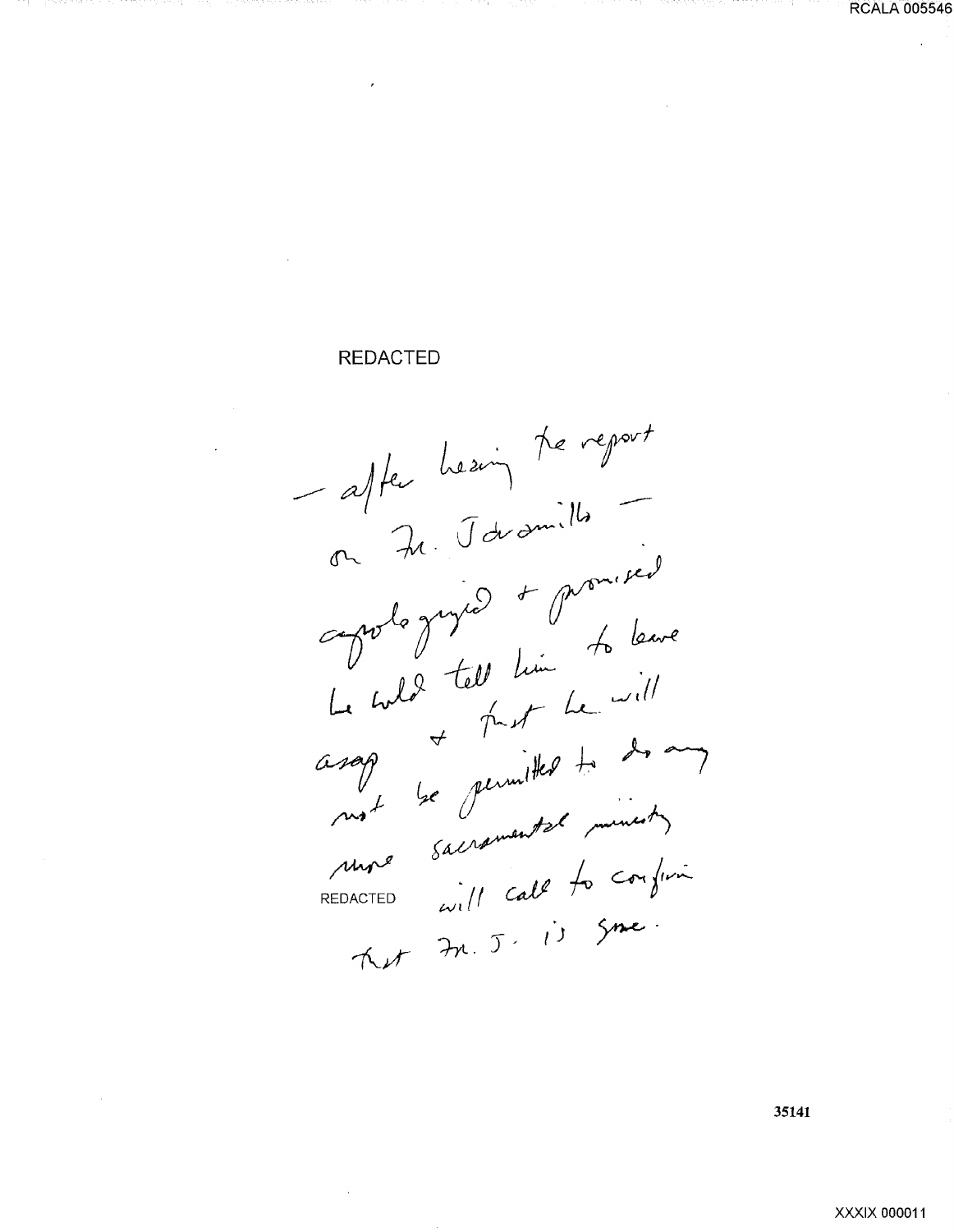$\mathbf{A}$ 

*F* 

# **Presentation Church**

*6406* PARMELEE AVENUE LOS ANGELES, CALIF. 90001 PHONE 585·0570

MAY 18, 1993

Msgr. Timothy Dyer Vicar for Clergy Archdiocese of Los Angeles

Dear Msgr. Dyer:

Please be informed that Fr. Jaramillo has left Presentation Church. The parishoners gave him a farewell reception last Sunday. I bad to leave for the Philippines for the funeral of my mother.

I never asked faculties for Fr. Jaramillo knowing that he was waiting for his assignment from Bishop Bantigue of the Diocese of San Pablo, Philippines. His stay was temporary and as a relig"ious be has facultles as long as he is not suspended "a Divinis".

He postponed his leaving after talking with Bishop Arzube who suggested to ask for an appointment with you. He also asked Cardinal Mahony when the Cardinal came to do the confirmation and got the same answer to see you. He kept waiting for this interview which never came after 1 sent a letter to *you.* 

1 did not mean to defy your order, Father Jaramillo was hoping for an interview as suggested by Bishop Arzube and the Cardinal.

1 called you as soon as 1 got here, but 1 uuderstand you are very busy.

Sincerely yours in Christ, REDACTED

35139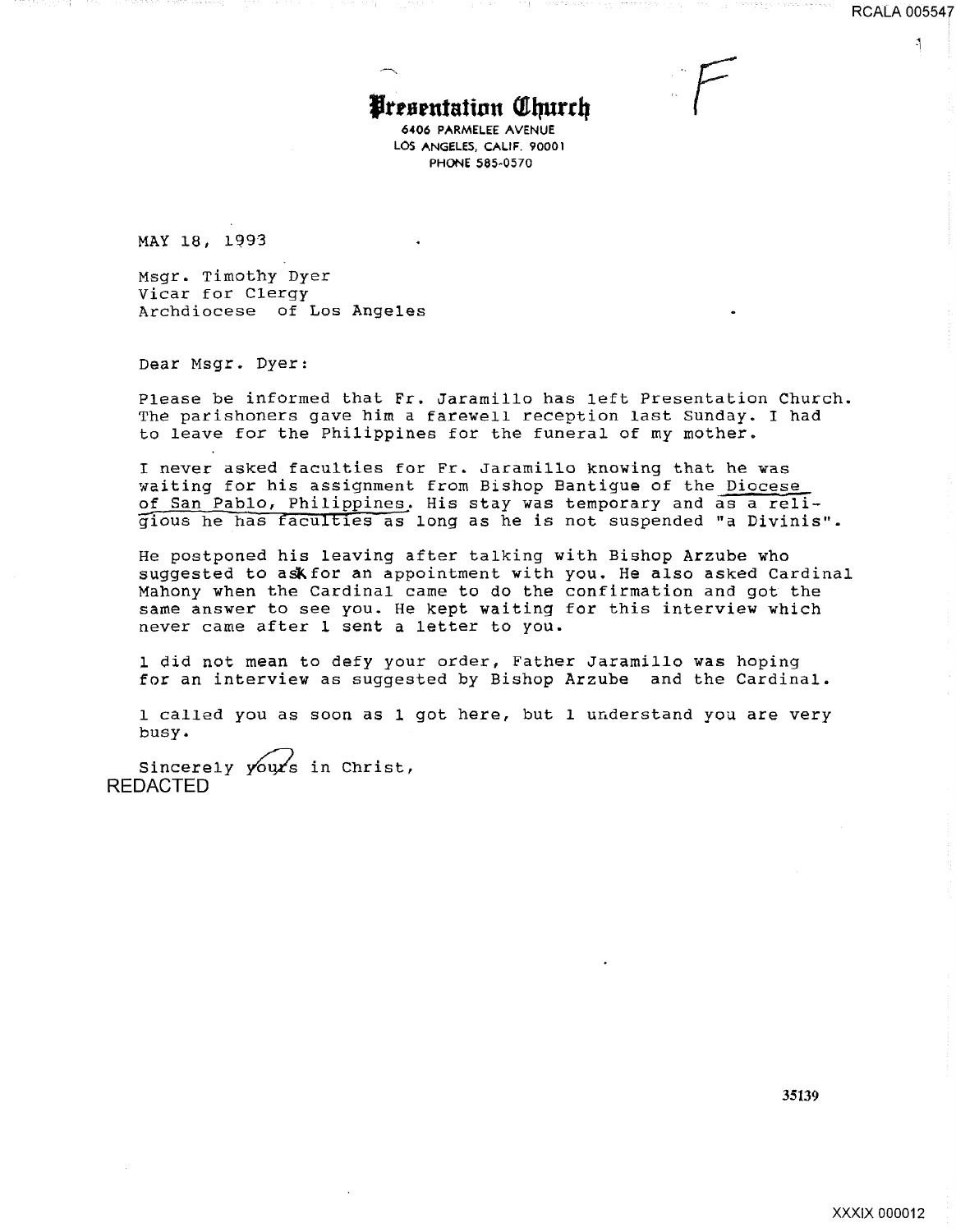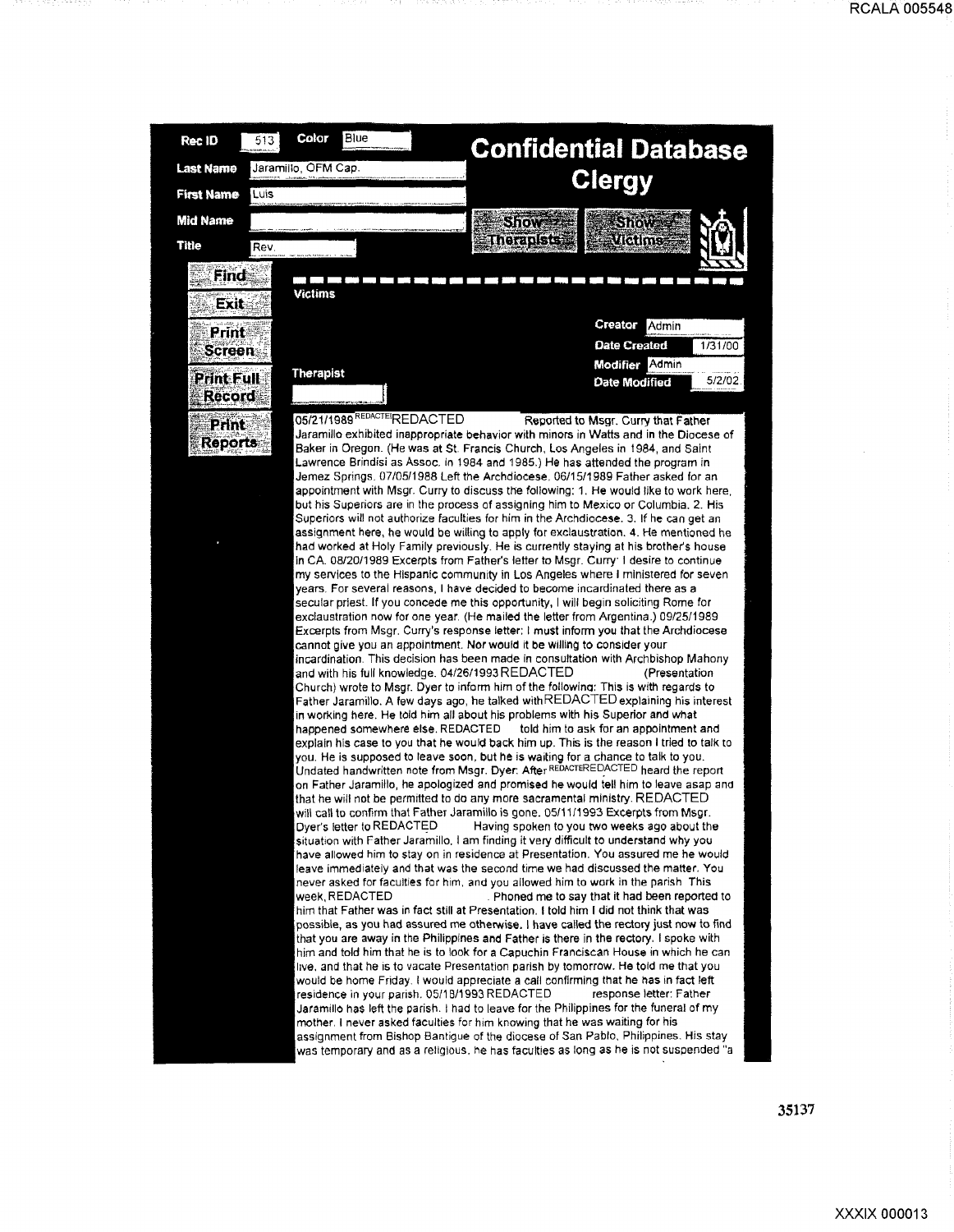

Divinis." He asked Cardinal Mahony when he came to do the Confirmation and asked<br>him to call you. He kept waiting for this interview which never came after I sent a<br>letter to you. I did not mean to defy your order, but he

 $\Delta \sim 200$ 

35138